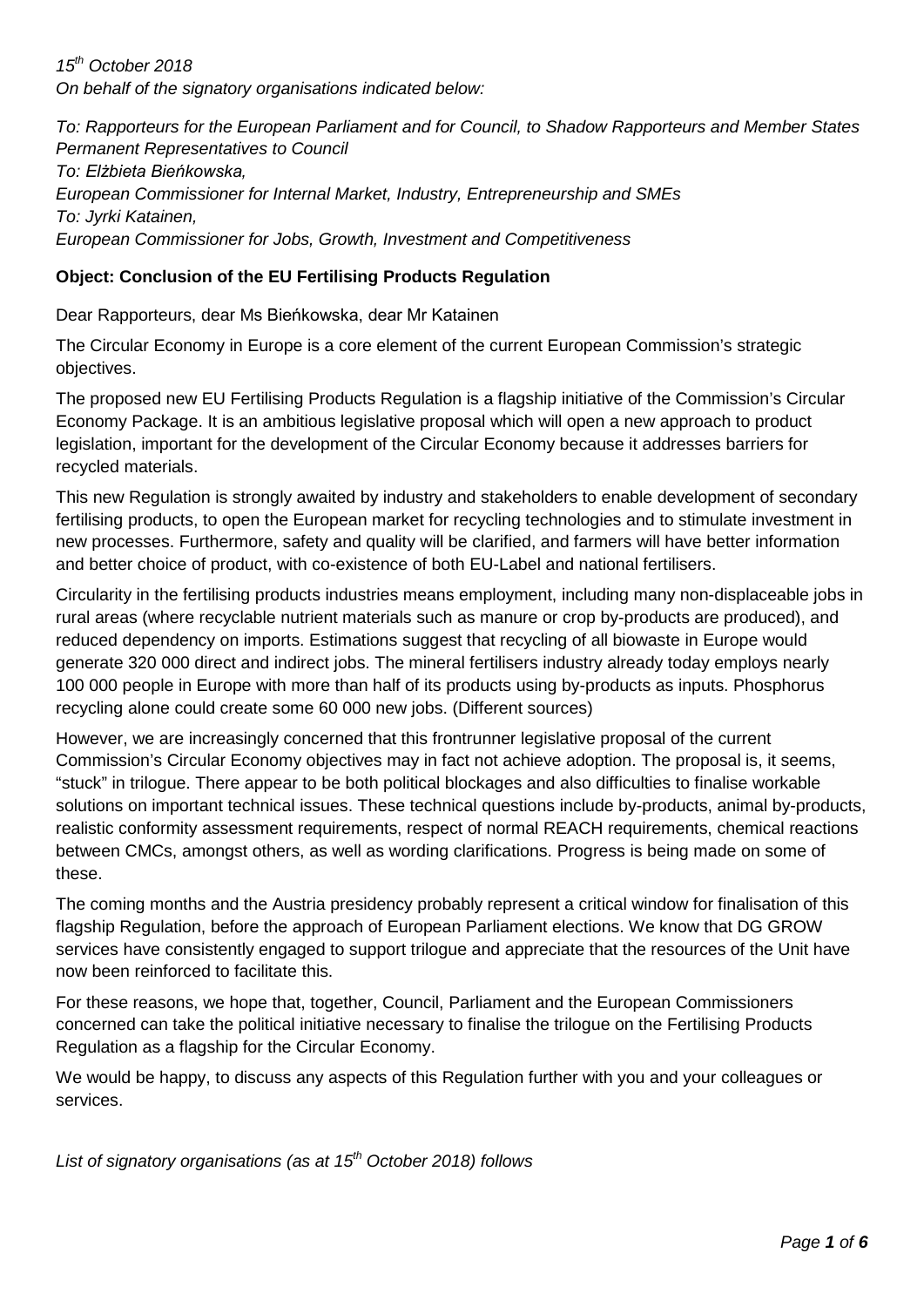#### **Fertikal** (organic fertilisers, Belgium)

Contact: Viooltje Lebuf, Business Development Engineer Fertikal [Viooltje.lebuf@fertikal.be](mailto:Viooltje.lebuf@fertikal.be)

**European Federation for Agricultural Recycling (EFAR)** Contact : Hubert Brunet, Chairman [hubert.brunet@sede.fr](mailto:hubert.brunet@sede.fr)

**Italian Compost and Biogas Association** Contact: Massimo Centemero, General Directo[r centemero@compost.it](mailto:centemero@compost.it)

**Ostara** (nutrient recycling company) Contact: Dan Parmar, President & CE[O dparmar@ostara.com](mailto:dparmar@ostara.com)

**European Biogas Association (EBA)** Contact: Franz Kirchmeyr, Presiden[t kirchmeyr@european-biogas.eu](mailto:kirchmeyr@european-biogas.eu)

**EkoBalans** (nutrient recycling company, Sweden) Contact: Gunnar Thelin, [gunnar.thelin@ekobalans.se](mailto:gunnar.thelin@ekobalans.se)

**European Fat Processors and Renderers Association (EFPRA)** Contact: Martin Alm, Technical Director [mail@dr-alm.eu](mailto:mail@dr-alm.eu)

**European Organic Fertilizers Manufacturers Association (EUROFEMA)** Contact: Leon Fock, Chairma[n info@eurofema.eu](mailto:info@eurofema.eu)

**Culterra** (organic fertilisers, The Netherlands) Contact: Leon Fock, Director Genera[l l.fock@culterra.nl](mailto:l.fock@culterra.nl)

**Proman Consulting** (Austria) Contact: Ludwig Hermann *I.hermann@proman.pro* 

**Aarhus Vand** (water solutions, Denmark) Contact: Per Overgaard Pedersen, Chief Engineer, Wastewater Treatment and Resource Recovery [POP@aarhusvand.dk](mailto:POP@aarhusvand.dk)

**Fachhochschule Nordwestschweiz** (FHNW), Switzerland (R&D) Contact: Nättorp Anders [anders.naettorp@fhnw.ch](mailto:anders.naettorp@fhnw.ch)

**DANVA** (Danish water and wastewater association) Contact: Helle Kayerø[d hkr@danva.dk](mailto:hkr@danva.dk)

**PYREG** (biochar company, Germany) Contact: Helmut Gerber, Managing Director [H.Gerber@pyreg.de](mailto:H.Gerber@pyreg.de)

## **ERTIKAL**\$

















PR<sub>0</sub> MAN

## aarhusvand

 $\mathbf{n}|w$ 

University of Applied Sciences and Arts Northwestern Switzerland

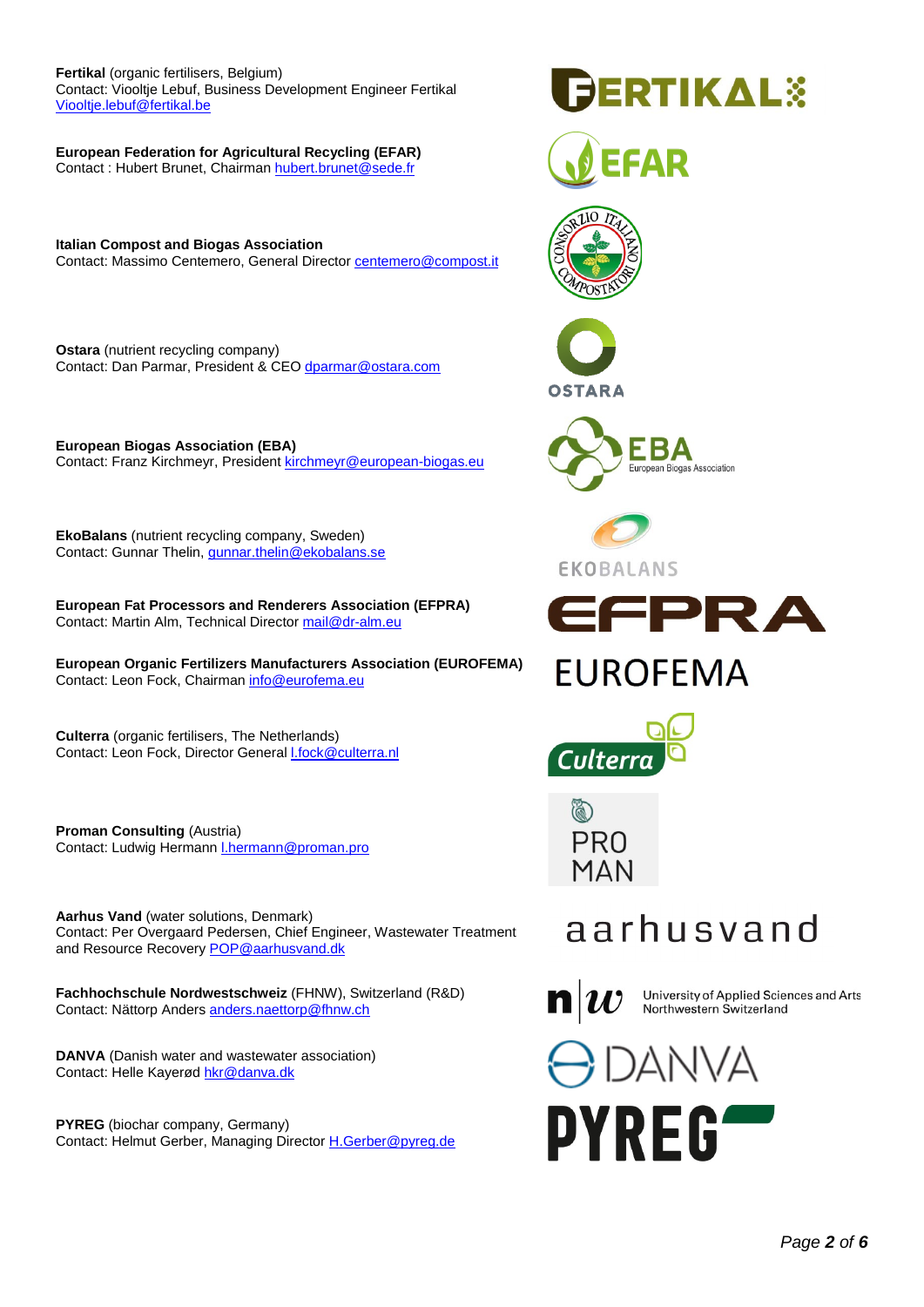**FVPK German Biochar Association** (Fachverband Pflanzenkohle) Contact: Susanne Veser, Chairperson [Vorstand1@fvpk.de](mailto:Vorstand1@fvpk.de)

**N2-Applied** (nutrient recovery company, Norway) Contact: Henk Aarts, Business Development Director Europe [henk.aarts@n2applied.no](mailto:henk.aarts@n2applied.no)

**School of Agronomy Portugal University** Contact: Cláudia Marques dos Santos Cordovi[l cms@isa.utl.pt](mailto:cms@isa.utl.pt)

**Estonian Waterworks Association** (EVEL) Contact: Pille Aarm[a pille.aarma@evel.ee](mailto:pille.aarma@evel.ee)

**Ithaka Institute for Carbon Strategies** (Germany) Contact: Hans-Peter Schmidt, Directo[r schmidt@ithaka-institut.org](mailto:schmidt@ithaka-institut.org)

**European Biochar Foundation** Contact: Bruno Glase[r bruno.glaser@landw.uni-halle.de](mailto:bruno.glaser@landw.uni-halle.de)

**Wetsus** (European Centre of Excellence for Sustainable Water Technology, The Netherlands) Contact: Cees Buisman, Scientific Director [cees.buisman@wetsus.nl](mailto:cees.buisman@wetsus.nl)

**Bulgarian Water Association** (BWA) Contact: Ivan Ivanov, Presiden[t ivijean@abv.bg](mailto:ivijean@abv.bg)

**CIMO** (Compagnie industrielle de Monthey, Switzerland) Contact: Blandine Maisonnier, Responsible for the Sepholix project

**BMC Moerdijk** (thermal conversion of poultry manure, Netherlands) Contact: Kees de Regt, Managing Director [kees.deregt@bmcmoerdijk.nl](mailto:kees.deregt@bmcmoerdijk.nl)

**Hungarian Water Utility Association (MAVIZ)** Contact: Edit Nagy, Secretary General [nagy.edit@maviz.org](mailto:nagy.edit@maviz.org)

**e-BioCenter** University of Milan Contact: Andrea Schievano [andrea.schievano@unimi.it](mailto:andrea.schievano@unimi.it)

**Dutch Water Authorities (Vewin)** Contact: Albert Vermuë, General Director [avermue@uvw.nl](mailto:avermue@uvw.nl)









### **ithaka** institute













**줄 DUTCH WATER AUTHORITIES**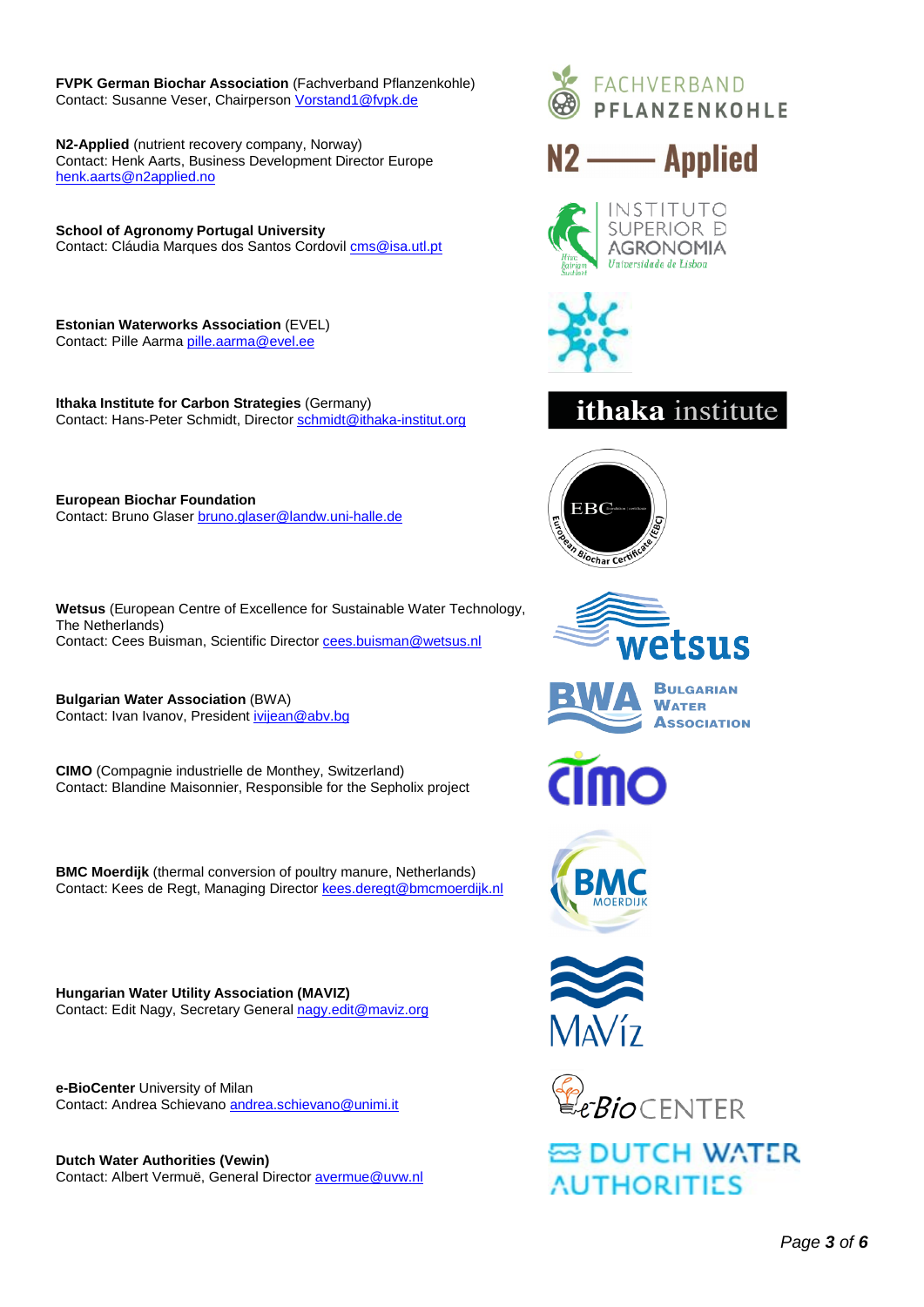**Hitachi Zosen Corporation** (waste & technology company) Contact: Kozo Ueda, Deputy general manager ueda k@hitachizosen.co.jp

i † 7 Hitachi Zosen



TerraNova

**TerraNova Energy** (waste technology company, Germany) Contact: Marc Buttmann, CEO [marc.buttmann@terranova-energy.com](mailto:marc.buttmann@terranova-energy.com)

**OB Impianti** (water & agricultural technology company, Italy) Contact: Elena Bonadei [elena.bonadei@obimpianti.com](mailto:elena.bonadei@obimpianti.com)

**MSE Mobile Schlammentwässerungs** (waste technology company, Germany Contact: Rudolf Turek, Technical Manager [r.turek@mse-mobile.de](mailto:r.turek@mse-mobile.de)

**Hellenic Association of Municipal Water and Sewerage Companies** Contact: Markos Sklivaniotis, European Affair[s markskliv@gmail.com](mailto:markskliv@gmail.com)

**AquaMinerals** (water sector resource recycling company, The Netherlands) Contact: Olaf van der Kolk, Director [vanderkolk@aquaminerals.com](mailto:vanderkolk@aquaminerals.com)

**P-REX Environment** (technology services, Germany) Contact: Christian Kabb[e ckabbe@p-rex.eu](mailto:ckabbe@p-rex.eu)

**NMI nutrient management institute,** (The Netherlands) Contact: Laura van Schöll, senior project manager [Laura.vanscholl@nmi-agro.nl](mailto:Laura.vanscholl@nmi-agro.nl)

**EUBIA (European Biomass Industry Association)** Contact: Drilona Shtjefni, Deputy Secretary General [drilona.shtjefni@eubia.org](mailto:drilona.shtjefni@eubia.org)

**RISE – Agrifood and Bioscience** (Research Institutes of Sweden) Contact: Erik Sindhöj, Coordinator for Circular Nutrient Systems, [erik.sindhoj@ri.se](mailto:erik.sindhoj@ri.se)

**Aquawaters Associates** (environmental consultancy) Contact: Barbara Anderson, President [serenewaters.barbara@gmail.com](mailto:serenewaters.barbara@gmail.com)

**Baltic Sea Action Group (BSAG)** Contact: Laura Hoijer, Content Director [laura.hoijer@bsag.fi](mailto:laura.hoijer@bsag.fi)





energy











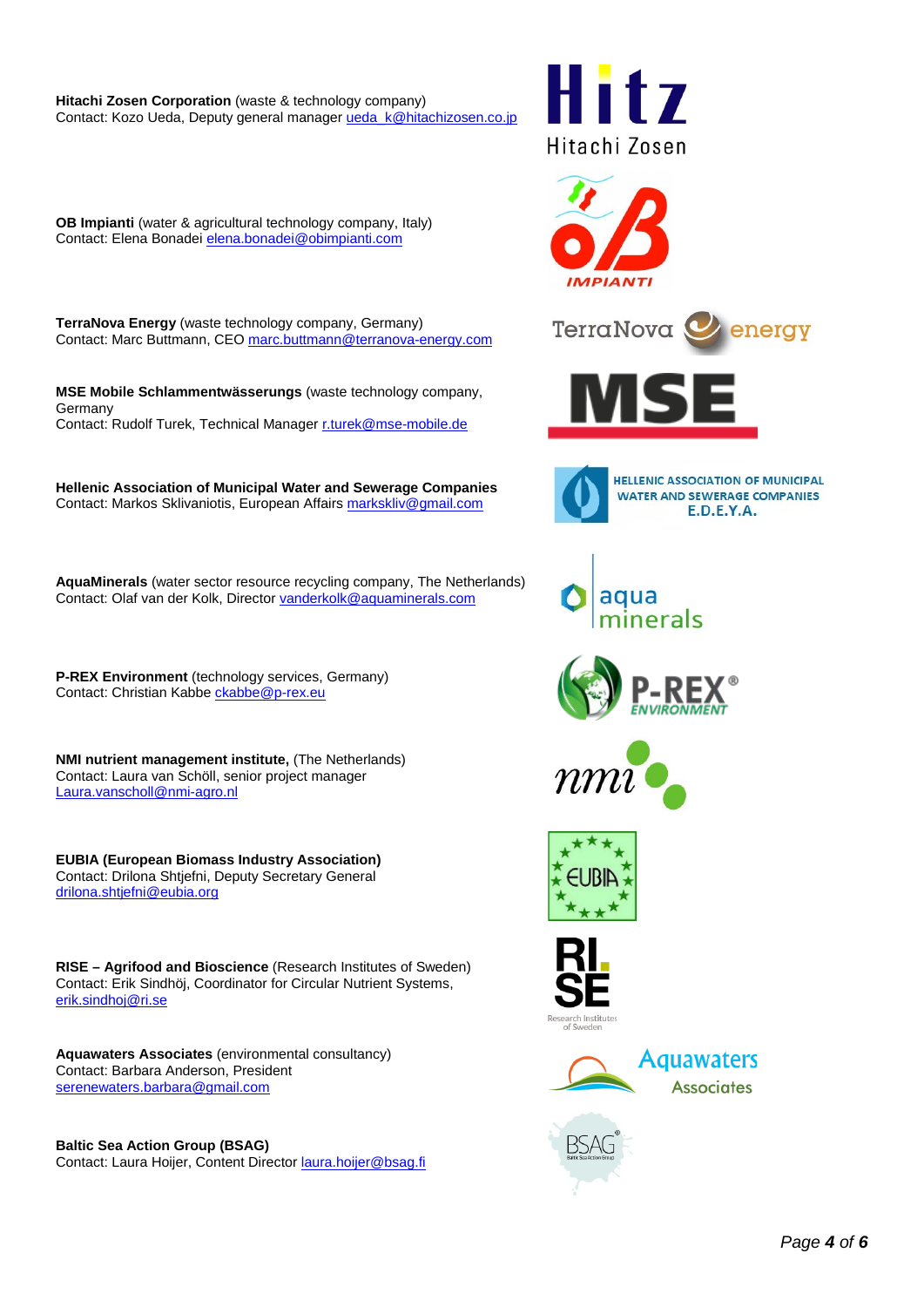#### **Eliquo Water** (water technology company) Contact: Gauke Reitsma, CEO [gauke.reitsma@eliquowater.com](mailto:gauke.reitsma@eliquowater.com)

**European Environmental Foundation** Contact: Stefan Russel, Director for Science and Development [stefan\\_russel@sggw.pl](mailto:stefan_russel@sggw.pl)

**Isle Utilities** (water technologies and services company) Contact: Piers Clark Chairman[, piers.clark@isleutilities.com](mailto:piers.clark@isleutilities.com)

**BioEngine** (green process engineering and biorefineries) Contact: Céline Vaneeckhaute, Director [celine.vaneeckhaute@gch.ulaval.ca](mailto:celine.vaneeckhaute@gch.ulaval.ca)

**Waila AB** (environmental research consulting and investment) Contact: Sebastian Meyer [sebastian.meyer@waila.se](mailto:sebastian.meyer@waila.se)

**CETAQUA** (Water Technology Center) Contact: Nicolás de Arespacochaga Santiago Wastewater and Resource Recovery Area Manager De [narespacochaga@cetaqua.com](mailto:narespacochaga@cetaqua.com)

**SOCAMEX Spain** (waste and water management) Contact: Roberto Torío, Technical Directo[r yballesterosa@socamex.com](mailto:yballesterosa@socamex.com)

**CNP CYCLES** (nutrient recovery, Germany) Contact: Rudolf Bogner, CE[O info@cnp-cycles.de](mailto:info@cnp-cycles.de)

**sePura** (agricultural and fertiliser services, Germany) Contact: Dieter Leimkötter, CE[O dieter.leimkoetter@sePura.de](mailto:dieter.leimkoetter@sePura.de)

**Bioenergy Europe** Contact: Jean-Marc Jossart, Secretary General, [Jossart@bioenergyeurope.org](mailto:Jossart@bioenergyeurope.org)

**ATB** (Leibniz-Inisitut für Agrartechnik und Bioökonomie, Germany) Contact: Dr. Jürgen Kern [jkern@atb-potsdam.de](mailto:jkern@atb-potsdam.de)

**DiaPure AB** (nutrient recycling company, Sweden) Contact: Lisa Heiberg[, lisa@diapure.eu](mailto:lisa@diapure.eu)

**Karlsruher Institut für Technologie (KIT)** Kompetenzzentrum für Materialfeuchte (CMM) Contact: Rainer Schuhmann

**DAM Depuración de Aguas del Mediterráneo** (wastewater services company Spain) Contact: Santiago Amores Blasco, Manager Director c/[o laura.pastor@dam-aguas.es](mailto:laura.pastor@dam-aguas.es)

### **ELIQUO** GROUP















## sePura.

# Bi®energy







Depuración de Aguas del Mediterráneo